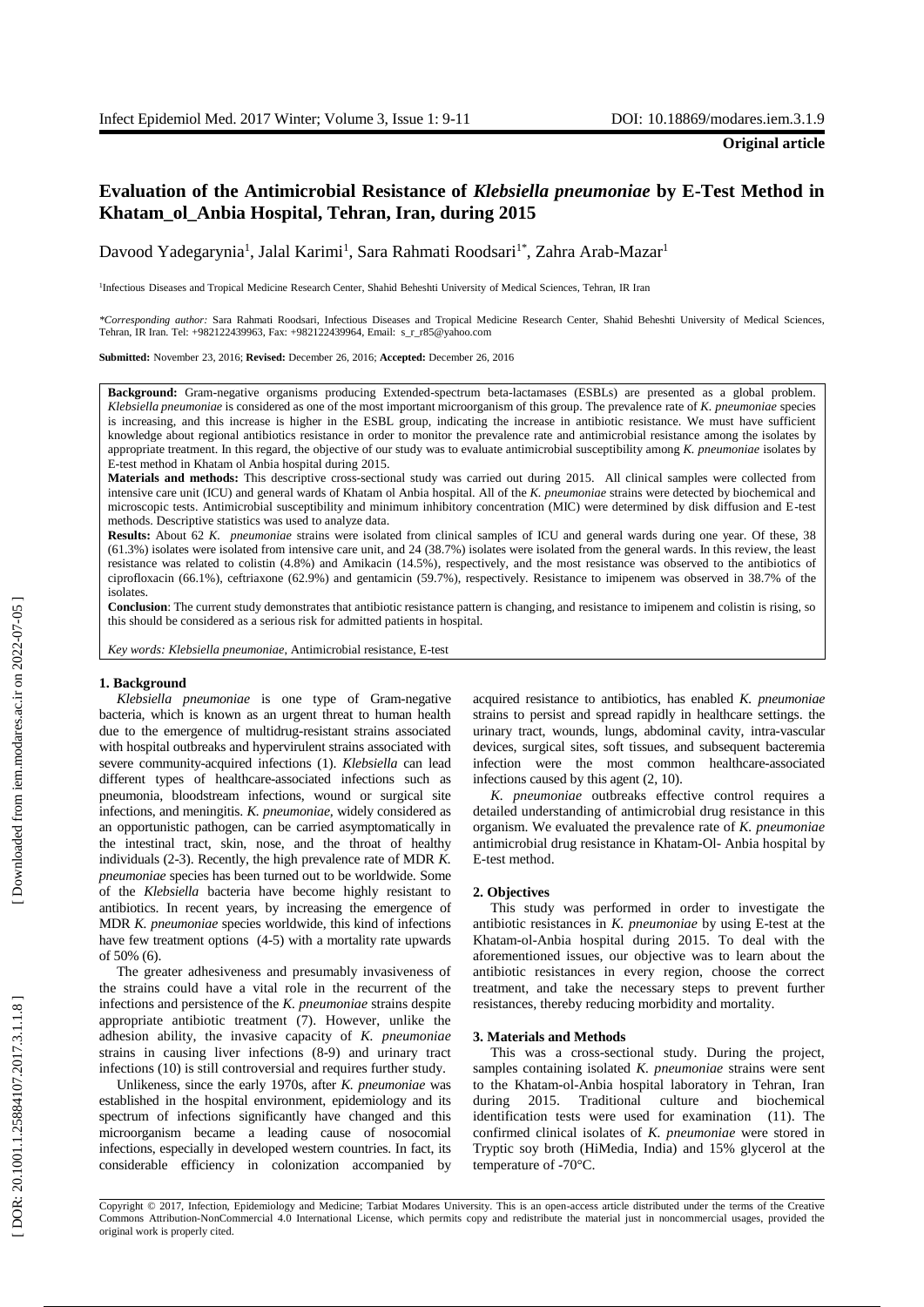The clinical samples were collected from the patients in intensive care unit (ICU) and general wards of Khatam ol Anbia hospital. Antibiotic susceptibility testing was performed on Mueller–Hinton medium (bioMérieux) , and the results were interpreted using Clinical and Laboratory Standards (CLSI) guidelines. Minimum inhibitory concentrations (MICs) were determined for colistin, ceftriaxone, cefepime, gentamicin, amikacin, ciprofloxacin, imipenem , and piperacillin by E -test (bioMérieux) method . Antimicrobial agent MICs were evaluated according to the Clinical and Laboratory Standards Institute guidelines (CLSI)(12).

Statistical analysis was performed using the SPSS software (v. 21; SPSS Inc., Chicago, IL, USA).

# **4. Result s**

In this study, 34 (54. 8%) patients were men , and 2 8 (45. 2%) patients were female. The percentage of samples obtained from the ICU and general wards was 61.3 and 38.7%, respectively. Distribution of clinical samples was as follow: urine 2 0 (32.3%) cases, sputum 17 (27.4%) cases, blood 4 (6.5%) cases, and bronchoalveolar lavage (BAL) 2 1 (3 3.8 9%) cases .

In this study, 62 *K. pneumoniae* strains were isolated from patients. The highest rates of resistance were belonged to ciprofloxacin (66.1%) and ceftriaxone (62.9%). The lowest rate s were belonged to amikacin (14.5%) and colistin (4.8%). The resistance pattern of antibiotics is listed in Table 1.

| Table 1: The resistance pattern of antibiotics. |                  |                     |                   |
|-------------------------------------------------|------------------|---------------------|-------------------|
| Antibiotic                                      | <b>Sensitive</b> | <b>Intermediate</b> | <b>Resistance</b> |
| Ceftriaxone                                     | 21(33.9)         | 2(3.2)              | 39(62.9)          |
| Cefepime                                        | 37(59.7)         | 2(3.2)              | 23(37.1)          |
| Gentamicin                                      | 25(40.3)         |                     | 37(59.7)          |
| Amikacin                                        | 53(85.5)         |                     | 9(14.5)           |
| Ciprofloxacin                                   | 21(33.9)         |                     | 41(66.1)          |
| Imipenem                                        | 38(61.3)         |                     | 24(38.7)          |
| Piperacillin                                    | 36(58.1)         | 2(3.2)              | 24(38.7)          |
| Colistin                                        | 59(95.2)         |                     | 3(4.8)            |

# **5. Discussion**

Currently, the presence of MDR (multi drug resistance) bacteria is considered as a major problem in treating infectious diseases. During the past few years, the growing epidemic of infections caused by multidrug-resistant (MDR) Gramnegative bacteria, most importantly *Pseudomonas aeruginosa*, *Acinetobacter baumannii*, *Klebsiella pneumoniae*, and *Escherichia coli* strains, has led to the revival of polymyxins as the last-resort treatment option worldwide (13-15).

Among the most common pathogens isolated in intensive care units (ICUs) *Klebsiella* spp. have important role, and *K. pneumoniae* is the most frequently encountered carbapenemase  $Enterobacteriaceae$ (16 ). Increasing antimicrobial drug resistance, including carbapenem -resistant *K. pneumoniae* (CRKP), accounts for substantial increase in illness and death.

Data from the global SENTRY Antimicrobial Surveillance Program (2006-09), which includes different centers in North America, Europe, Latin America , and the Asia -Pacific region, revealed that the overall colistin resistance rate in *K. pneumoniae* was 1.5% (17 ) .

In three studies were reported trends in the prevalence rate of colistin resistance (18 -20 ) , which confirmed increases in resistance. In one study in Greece, the overall prevalence rate

of colistin resistance among *K. pneumoniae* isolates during 2005 –2008 was 10.5%, although no resistance was observed during 1996 –1998. It was reported that colistin resistance had increased at an alarming rate from 1% in 2005 to 19% in 2008. It was also reported that colistin resistance among isolates non -susceptible to imipenem had risen from 14% in 2005 to 34% in 2008. An epidemiological study of *K. pneumoniae* resistance to colistin in one region of Tunisia showed that the prevalence rate increased from 0.4% in 2005 to 1.9% in 2009. Trends towards increased colistin resistance were also confirmed by the report of the worldwide SENTRY Antimicrobial Surveillance Program, which is from 1.2% in 2006 to 1.8% in 2009 (17).

The clinician is often faced with a gram stain of a body fluid showing large, encapsulated, gram negative rods and many suspect Klebsiella colonies; however, the choice of antibiotic therapy may be difficult before the antimicrobial susceptibility pattern of the organism is known.

In another prospective study on hospital -acquired infections was done in Rome during January 2002 –December 2004, after *Pseudomonas* (25%), *K. pneumoniae* was shown as the second most frequent Gram -negative species (11%) (21 ). In recent meta -analysis covering studies (2000 –2010) on Gram negative wound infections in hospitalized adult burn patients, *K. pneumoniae* has been reported as one of the most common Gram -negative pathogens after *P. aeruginosa* (22 ).

# **6. Conclusion**

This study documents the growing incidence of ciprofloxacin resistance among *K. pneumonia* isolates. Antibiotic resistance among nosocomial pathogens have particularly been challenging in three aspects: the rising emergence of resistance to the newest antibiotics; the presence of antibiotic resistance genes on bacterial plasmids, which may be transferred among different bacterial species; and the spread of resistant bacteria among patients not only in the hospital but also in the community.

#### **Conflict of interests**

The authors declare that they have no conflicts of interest .

# **Acknowledgments**

The authors would like to acknowledge their gratitude to participants in data collection in Khatam-ol-Anbia hospital laboratory.

This article has been extracted from the thesis written by Dr. Jalal Karimi in School of Medicine Shahid Beheshti University of Medical Sciences.

## **Authors' Contribution**

The core idea of this work came from Davood Yadegarynia and Sara Rahmati Roodsari. Zahra Arab -Mazar collected the data and acted as technical and material support.

#### **Funding/Support**

We would also like to express our gratitude to Infectious Diseases and Tropical Medicine Research Center, Shahid Beheshti University of Medical Sciences for financially supporting this research.

### **References**

1. Holt KE, Wertheim H, Zadoks RN, Baker S, Whitehouse CA, Dance D, et al. Genomic analysis of diversity, population structure, virulence, and antimicrobial resistance in *Klebsiella pneumoniae*, an urgent threat to public health. Proc Natl Acad Sci USA. 2015;112(27):E3574 -E81.